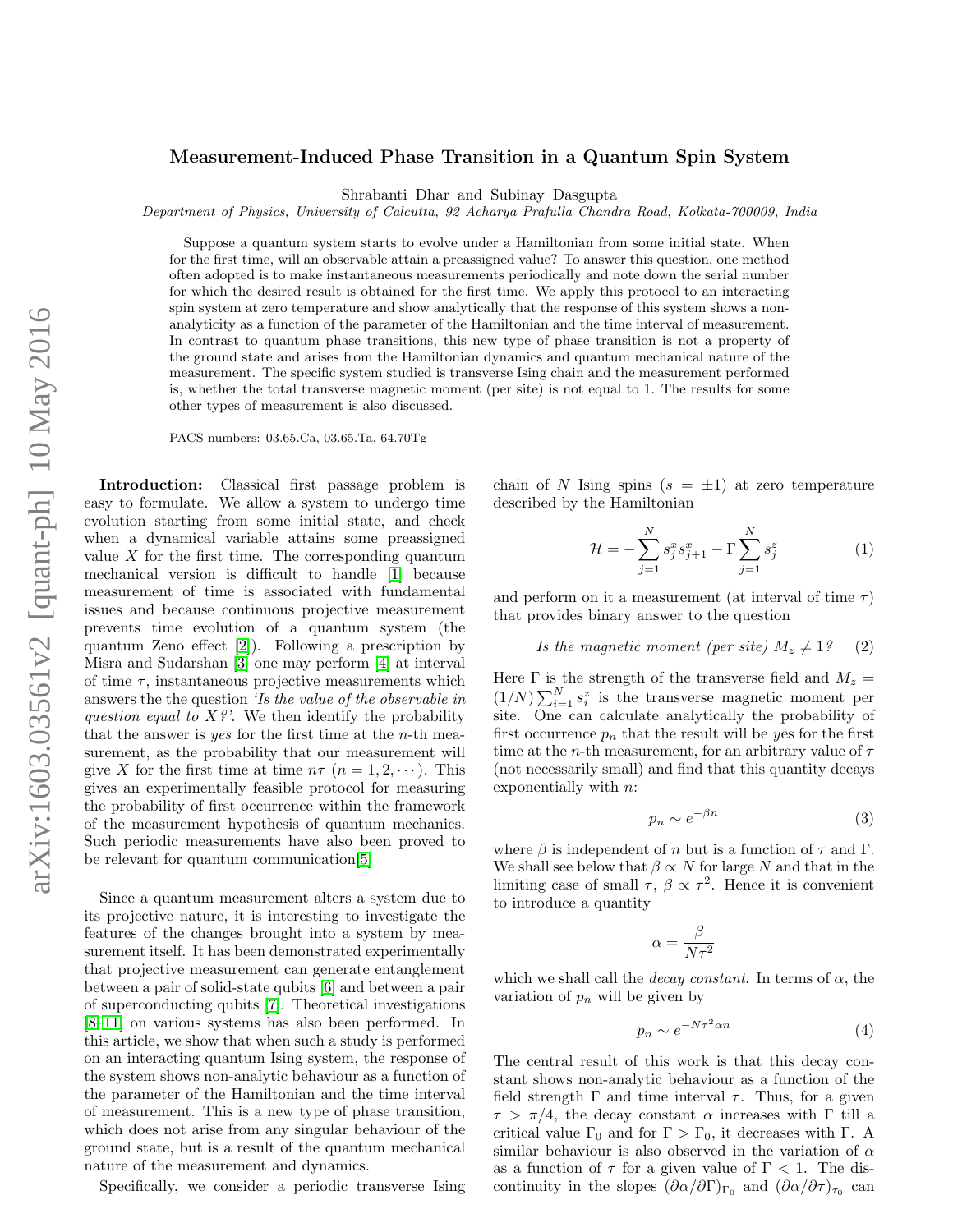be calculated in closed form. In view of the presence of non-analyticity, we call this change in behaviour a 'phase transition', which indeed has no connection with the order-disorder transition at  $\Gamma = 1$  of the ground state of the Hamiltonian  $H$ . We shall also discuss the cases of other types of measurement and report that when the measurement [\(2\)](#page-0-0) is replaced by 'Is  $M_z = 0$ ?', according to numerical studies with  $N \leq 24$  although  $p_n$  still decays more or less exponentially with  $n$ , there is no sign of any non-analytic behaviour of the decay constant.

Related works and background: There exists a vast literature for first passage problem and the measurement of time of arrival in quantum mechanics (for review, see [\[1\]](#page-4-0) and references in [\[4\]](#page-4-3)). The measurement protocol followed here was developed in two earlier papers [\[4\]](#page-4-3) for measuring experimentally the time of arrival of a free quantum particle moving on a lattice under a tight-binding Hamiltonian. This analytic treatment was applicable for *small but finite* values of  $\tau$ .

As mentioned above, projective measurement on a spin system has been studied recently in various contexts [\[6–](#page-4-5) [11\]](#page-4-8). However, to our knowledge, long range order has not yet been investigated.

Analytic expression for the probability of first occurrence: One can solve [\[12\]](#page-4-9) the transverse Ising Hamiltonian in Eq.  $(1)$  for arbitrary N by transforming it to a direct sum of commuting Hamiltonians  $\mathcal{H}_k$ given by

$$
\mathcal{H}_k = (-2i\sin k) \left[ c_k^* c_{-k}^* + c_k c_{-k} \right] \n-2(\Gamma + \cos k) \left[ c_k^* c_k + c_{-k}^* c_{-k} - 1 \right] \tag{5}
$$

where  $k = (2\ell + 1)\pi/N$ , with  $\ell = 0, 1, \cdots, \frac{N}{2} - 1$  and  $c_k^*$ ,  $c_k$  are Fermion creation and destruction operators. In the even-occupation space, the two eigenstates of  $\mathcal{H}_k$  are the ground state  $|GS_k\rangle$  and the excited state  $|ES_k\rangle$  with respective eigenvalues  $-\lambda_k$  and  $\lambda_k$  given by,

<span id="page-1-0"></span>
$$
\lambda_k = 2\sqrt{\Gamma^2 + 1 + 2\Gamma\cos k} \tag{6}
$$

$$
|GS_k\rangle = i\cos\theta_k|11_k\rangle - \sin\theta_k|00_k\rangle \tag{7}
$$

$$
|\text{ES}_k\rangle = i \sin \theta_k |11_k\rangle + \cos \theta_k |00_k\rangle \tag{8}
$$

$$
\tan \theta_k = \frac{-\sin k}{\Gamma + \cos k + \sqrt{\Gamma^2 + 1 + 2\Gamma \cos k}} \qquad (9)
$$

Here  $|11_k\rangle$  ( $|00_k\rangle$ ) is a state that has a (no) fermion at  $+k$  and  $-k$ . Let us denote the possible (even-occupation) states in k-space as  $|b\rangle = | \cdots (-k, k) \cdots \rangle$  where  $(-k, k)$ corresponds to  $|11_k\rangle$  or  $|00_k\rangle$ . There will be  $2^{N/2} \equiv N'$ such states, which we denote by  $|b_1\rangle, |b_2\rangle, \cdots, |b_{N'}\rangle$  with  $|b_1\rangle$  as the state with no fermion at any k and  $|b_{N'}\rangle$  is the state with a fermion at every  $\pm k$ . Note that, since  $M_z = (1/N) \sum_i s_i^z = (1/N) \sum_{k=-\pi}^{\pi} (2c_k^* c_k - 1)$ , we must have  $\langle b_{N'}|M_z|\tilde{b}_{N'}\rangle = 1.$ 

The algorithm we follow is this : We start from an initial configuration of the system  $|\psi(0)\rangle$  at  $t = 0$ , let it evolve under the Hamiltonian  $\mathcal H$  of Eq. [\(1\)](#page-0-1) for time  $\tau$ ; then we perform the measurement of  $(2)$ ; then again let

the system evolve for time  $\tau$  and make the same measurement, and so on. The first occurrence probability at the *n*-th measurement is given by,

$$
p_n = \sum_{j \neq N'} |\langle b_j | \psi(n\tau - \epsilon) \rangle|^2 \tag{10}
$$

where  $|\psi(n\tau - \epsilon)\rangle$  is the wave function just before the *n*-th measurement and  $\epsilon$  is a small positive number. The wave function after the  $n$ -th measurement will be

$$
|\psi(n\tau + \epsilon)\rangle = |\psi(n\tau - \epsilon)\rangle - \sum_{j \neq N'} \langle b_j | \psi(n\tau - \epsilon) \rangle | b_j \rangle
$$

$$
= \langle b_{N'} | \psi(n\tau - \epsilon) \rangle | b_{N'} \rangle \tag{11}
$$

Thus all the states with  $M_z \neq 1$  are projected out and only the state  $|b_{N'}\rangle$  (which is incidentally not an eigenstate of the Hamiltonian) is retained. Let the amplitude of the wave function after the *n*-th measurement be  $C_n$ , so that

<span id="page-1-5"></span><span id="page-1-4"></span>
$$
|\psi(n\tau + \epsilon)\rangle = C_n|b_{N'}\rangle \tag{12}
$$

and the probability that the result is no for all the first *n* measurements is  $|C_n|^2$ . Using Eqs.[\(7,8\)](#page-1-0) we can express  $|11_k\rangle$  in terms of  $|GS_k\rangle$  and  $|ES_k\rangle$  and obtain the wave function after time evolution as,

<span id="page-1-2"></span>
$$
|\psi([n+1]\tau - \epsilon)\rangle = C_n \bigotimes (A_k|11_k\rangle + B_k|00_k\rangle) \quad (13)
$$

with  $\hbar = 1$ ,  $A_k = (e^{-i\lambda_k \tau} \sin^2 \theta_k + e^{i\lambda_k \tau} \cos^2 \theta_k)$  and  $B_k = -\sin(\lambda_k \tau) \sin(2\theta_k)$ . Hence

<span id="page-1-6"></span>
$$
C_{n+1}/C_n = \prod_k A_k \tag{14}
$$

This equation is quite general in the sense that it is true for all values of n and Γ. Noting that  $C_{n+1}/C_n$  is independent of *n*, and that  $p_{n+1} = |C_n|^2 - |C_{n+1}|^2$ , the ratio of first occurrence probabilities at two successive measurements is,

<span id="page-1-3"></span>
$$
\frac{p_{n+1}}{p_n} = \prod_k |A_k|^2 \tag{15}
$$

Finally,

$$
p_n = p_0 \exp\left(n \sum_k \log\left[1 - g_k^2\right]\right)
$$

with  $g_k = \left[2 \sin k \sin(\lambda_k \tau)\right] / \lambda_k$  using the equality  $\sin(2\theta_k) = -(2\sin k)/\lambda_k$ . Here  $p_0$  is the proportionality constant independent of n. According to Eq. [\(4\)](#page-0-2), the decay constant is then given by,

<span id="page-1-1"></span>
$$
\alpha(\Gamma, \tau) = -\frac{1}{2\pi\tau^2} \int_0^{\pi} dk \, \log(1 - g_k^2) \tag{16}
$$

in the limit  $N \to \infty$ . Thus,  $\alpha$  is independent of N and the exponent  $\beta$ , as introduced in Eq. [\(3\)](#page-0-3) is proportional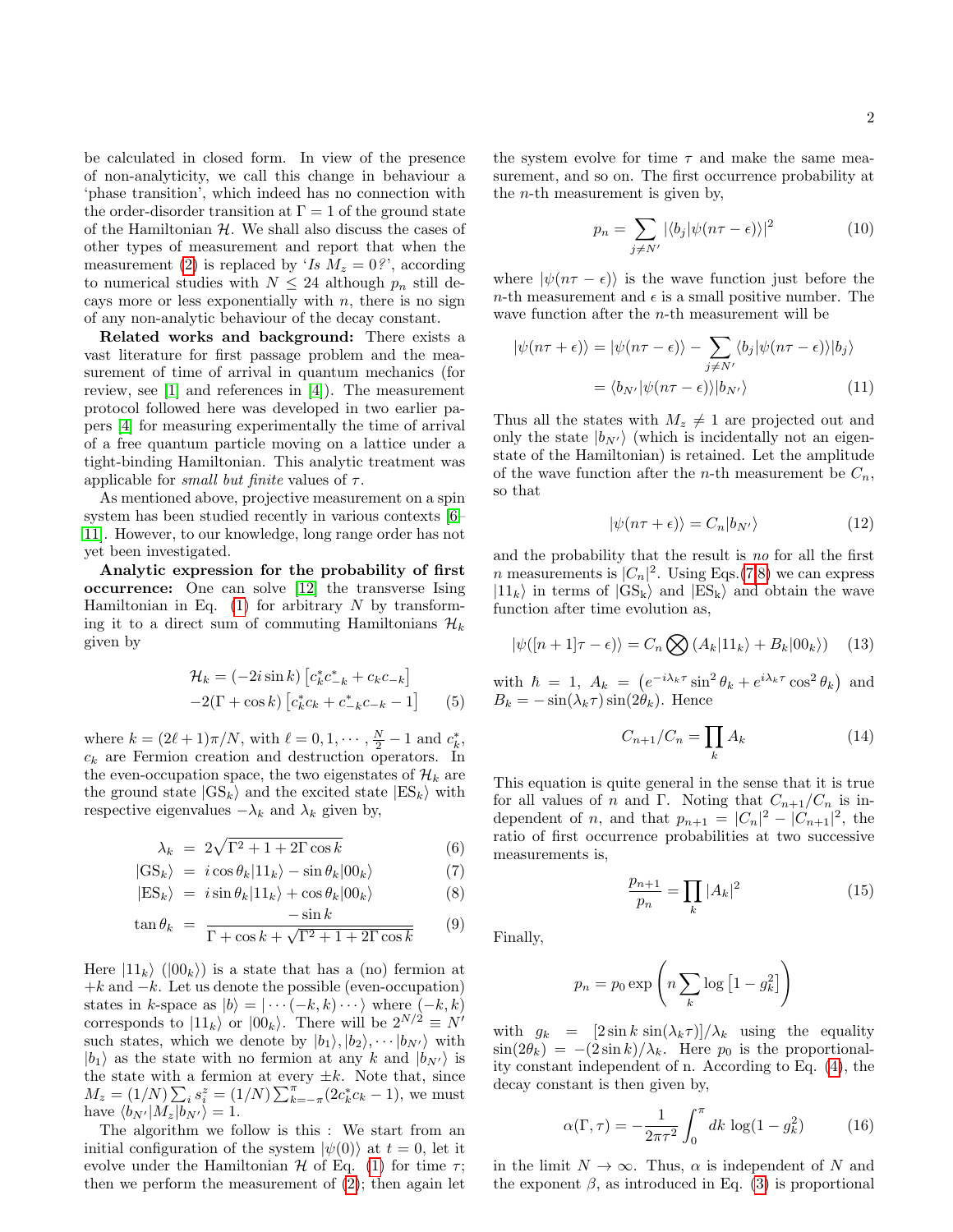to N. Also, for small  $\tau$ ,  $\alpha \approx 1$ , and hence  $\beta \propto \tau^2$ , as mentioned above. The crucial result of our work is to observe that for larger  $\tau$ , the decay constant  $\alpha$  shows interesting behaviour (Fig. [1\)](#page-3-0) as the system now gets enough time between two successive measurements to generate new states.

The decay constant  $\alpha$  shows non-analytic behaviour as a function of  $\Gamma$  and  $\tau$  at some 'critical' points  $(\Gamma_0, \tau_0)$  due to the logarithmic singularity in the expression [\(16\)](#page-1-1) for  $\alpha$ . The critical point occurs when the argument of the logarithm vanishes :

$$
\tau_0 \sqrt{1 - \Gamma_0^2} = \frac{\pi}{4}, \qquad k_0 = \cos^{-1}(-\Gamma_0) \tag{17}
$$

Note that this equation is true only for  $\Gamma_0 < 1$ . Let us first consider the case when variation of  $\alpha$  as a function of  $\Gamma$  is studied for a fixed  $\tau$ . Close to the critical point the quantity  $(1 - g_k)$  approaches zero as,

$$
1 - g_k = \frac{1}{2} \left( 1 + \frac{\pi^2}{4} \cot^2 k_0 \right) (k - k_0)^2 -
$$
  

$$
\frac{1}{\sin k_0} (k - k_0)(\Gamma - \Gamma_0) + \frac{1}{2 \sin^2 k_0} (\Gamma - \Gamma_0)^2
$$
 (18)

Noting that for the integral in Eq. [\(16\)](#page-1-1) only the region around  $k = k_0$  is important, and using the standard equality [\[13\]](#page-4-10),

$$
\lim_{a \to 0} \frac{a}{a^2 + x^2} = \pi \delta(x) \text{sign}(a)
$$

(where  $sign(a) = \pm 1$  according as a is positive or negative), one gets the change in slope at the critical point as,

$$
\Delta_{\Gamma} \equiv \left(\frac{\partial \alpha}{\partial \Gamma}\right)_{\Gamma_{0}^{+}} - \left(\frac{\partial \alpha}{\partial \Gamma}\right)_{\Gamma_{0}^{-}} = -\frac{16\sqrt{16\tau^{2} - \pi^{2}}}{\pi \tau (4 - \pi^{2} + 16\tau^{2})}
$$
\n(19)

In a similar way, if we consider the variation of  $\alpha$  as a function of  $\tau$  for a fixed  $\Gamma$  close to the critical point, the quantity  $(1 - g_k)$  can be expanded as,

$$
1 - g_k = \frac{1}{2} \left( 1 + \frac{\pi^2}{4} \cot^2 k_0 \right) (k - k_0)^2 +
$$
  

$$
\pi \cos k_0 (k - k_0)(\tau - \tau_0) + 2 \sin^2 k_0 (\tau - \tau_0)^2 \qquad (20)
$$

and the change in slope at the critical point becomes

$$
\Delta_{\tau} \equiv \left(\frac{\partial \alpha}{\partial \tau}\right)_{\tau_0^+} - \left(\frac{\partial \alpha}{\partial \tau}\right)_{\tau_0^-} = -\frac{256(1-\Gamma^2)^{5/2}}{(4+(\pi^2-4)\Gamma^2)\pi^2}
$$
\n(21)

Two other measurements - analytic treatment: It is interesting to consider two other types of measurement for which one can calculate the decay constant analytically. (i) Let us assume that the effect of measurement is to retain some single state  $|b_i\rangle$  (without worrying about the physical possibility of such measurement). Since  $|11_k\rangle$  after evolution over time  $\tau$  becomes

 $(A_k|11_k\rangle+B_k|00_k\rangle)$  (as mentioned in Eq. [\(13\)](#page-1-2)) and  $|00_k\rangle$ after such evolution becomes  $(A_k^*|00_k\rangle - B_k|11_k\rangle)$ , the ratio of probabilities is again given by Eq. [\(15\)](#page-1-3) and the decay constant  $\alpha$  remains the same. (ii) If we replace the measurement [\(2\)](#page-0-0) by 'Is  $M_z \neq \pm 1$  ?' then the state after n-th measurement can be written as,

$$
|\psi(n\tau+\epsilon)\rangle=C_n|b_1\rangle+C'_n|b_{N'}\rangle
$$

where  $C_n$  and  $C'_n$  are the complex amplitudes. (Note  $\langle b_1|M_z|b_1 \rangle = -1.$ ) Using Eqs.[\(7,8\)](#page-1-0), one can again express  $|00_k\rangle$  and  $|11_k\rangle$  in terms of  $|GS_k\rangle$  and  $|ES_k\rangle$  and obtain the wave function after evolution over time  $\tau$ , and therefrom the wave function after  $n$ -th measurement. Finally, the ratio of first occurrence probabilities is,

$$
\frac{p_n}{p_{n-1}} = \prod_k (1 - g_k^2) + \prod_k (g_k^2)
$$
 (22)

giving a decay constant

$$
\alpha_1 = \alpha - \frac{1}{N\tau^2} \log \left( 1 + \prod_k \frac{g_k^2}{1 - g_k^2} \right) \tag{23}
$$

We have checked numerically that the product on the right hand side is much less than unity in the region of our interest. Hence, the behaviour of the decay constant remains practically the same as that for measurement [\(2\)](#page-0-0).

Other measurements - numerical study: When the measurement [\(2\)](#page-0-0) is replaced by a more general one

<span id="page-2-0"></span>
$$
Is \t M_z = Q ? \t(24)
$$

the states retained after each measurement is in general a superposition of several states  $\sum_j C(j)|b_j\rangle$ . It is difficult to proceed analytically now, since each state  $|b_i\rangle$ after time evolution during the interval  $\tau$  contribute to all other states resulting in a complicated interference phenomena. We have studied these cases numerically for small chains ( $N \leq 24$ ) and obtained the following results : (i) For the measurement [\(24\)](#page-2-0), with  $Q = 0$ , the decay constant  $\alpha$  as a function of  $\Gamma$  and  $\tau$  does not show any kink (Fig. [2\)](#page-3-1) and is much smaller in magnitude than in the previous case (Fig. [1\)](#page-3-0). Thus, the numerical results for small size preclude the existence of phase transition in this case. (ii) As mentioned above, for [\(2\)](#page-0-0) only the state with  $M_z = 1$  is retained after each measurement and for [\(24\)](#page-2-0) all the states with  $M_z \neq 0$  are retained. We have checked (numerically) that as we increase the number of states retained after each measurement, the peak in the curve for  $\alpha$  gradually decreases. (iii) To check the reliability of our finite size numerical study, we have also applied it to the measurement [\(2\)](#page-0-0) (Fig. [3\)](#page-4-11). The decay constant does show a peak or kink at the critical values  $\Gamma_0$  and  $\tau_0$ , but the position and height of the peak and kink vary strongly and non-monotonically with N. Thus, the numerical study reproduces the analytic result presented in Fig. [1](#page-3-0) and is reliable.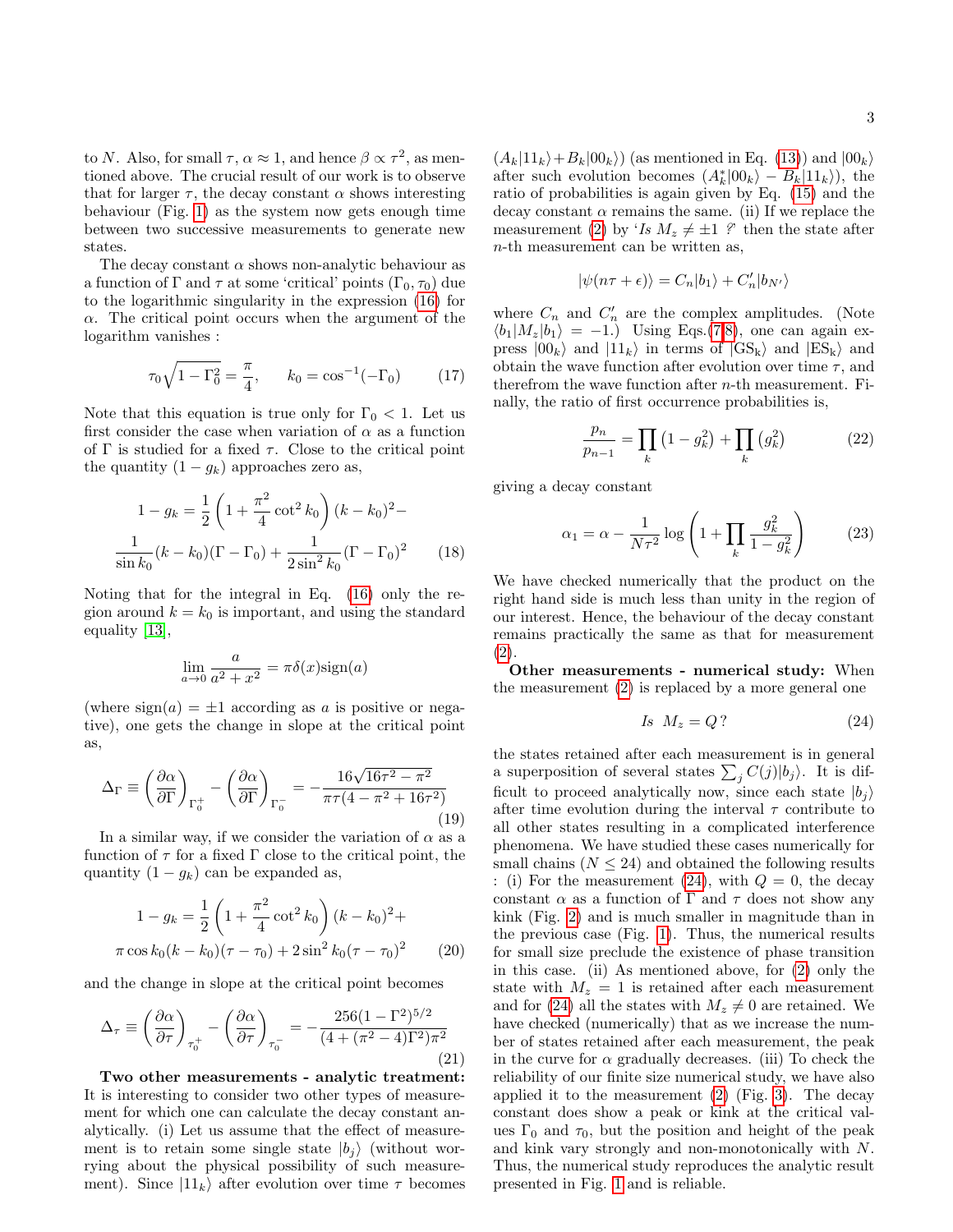

<span id="page-3-0"></span>FIG. 1: (color online) Decay constant  $\alpha$ , as given by Eq. [\(16\)](#page-1-1), with respect to  $\Gamma$  at different  $\tau$  (left panel) and with respect to τ at different Γ (right panel). Note that for some of the τ values in the left panel , the slope (∂α/∂Γ) changes discontinuously at some critical value  $\Gamma_0$  and similarly in the right panel, for some of the Γ values  $(\partial \alpha/\partial \tau)$  changes discontinuously at some critical value  $\tau_0$ .



<span id="page-3-1"></span>FIG. 2: (color online) Decay constant  $\alpha$  as a function of applied transverse field  $\Gamma$  for the measurement [\(24\)](#page-2-0). Here  $N = 20, \tau = 1.0$  and the initial state corresponds to the ground state. We have checked that the results are grossly independent of the choice of initial state.

Effect of Initial State: For the measurement of [\(2\)](#page-0-0), if we start at time  $t = 0$  with a wave function  $|\psi(0)\rangle$ , then the amplitude just after the first measurement will be  $C_1 = \langle b_{N'} | \psi(0) \rangle$  according to Eqs. [\(11](#page-1-4)[,12\)](#page-1-5). However, the ratio of amplitudes as given by Eq. [\(14\)](#page-1-6) is independent of  $|\psi(0)\rangle$ . Thus, although the individual probabilities,  $p_n$  will depend on n, the ratio  $p_n/p_0$  and hence the decay constant  $\alpha$  is independent of the initial state. All the analytic results derived above for the measurement of [\(2\)](#page-0-0), are therefore true for all initial conditions.

For the measurement of  $(24)$  with  $Q = 0$ , the numerical results show a small amount of variation with initial condition in an erratic way, but that issue is not consequential, since the absence of phase transition in this case is still maintained.

Discussions: We demonstrate analytically that periodic projective measurement of transverse magnetic moment on a transverse Ising chain shows a new type of phase transition. If we ask the question "What is the probability that at the n-th measurement the total transverse magnetic moment  $M_z$  will be not equal to 1 for the first time?", then the decay constant of this probability is non-analytic as a function of transverse field strength and time-period of measurement. This non-analyticity is not a result of some singularity in ground state behaviour, but constitutes of contributions from all excited states and originates from the dynamics and the process of measurement itself. There is no physical process (like ordering or entanglement) or any symmetry breaking or scaling that accompanies this transition. After each measurement, a single state (in k space) is retained, and during the time evolution thereafter, the wave function spreads over other states. The non-analyticity associated with this spreading is manifested as a phase transition. We also report that according to numerical investigations at small size, if we ask the question "What is the probability that at the n-th measurement the total transverse magnetic moment  $M_z$  will be zero for the first time?", then the decay constant of this probability does not show any singular behaviour.

We have investigated in this work the behaviour of transverse magnetisation, which is not the order parameter of the transverse Ising Hamiltonian. Although the phase transition we propose has no connection with the order-disorder phase transition, it would certainly be of interest to investigate the response of the system to a measurement related to the order parameter, namely, the longitudinal magnetisation. However, we could not include this study here, since the analytic calculation